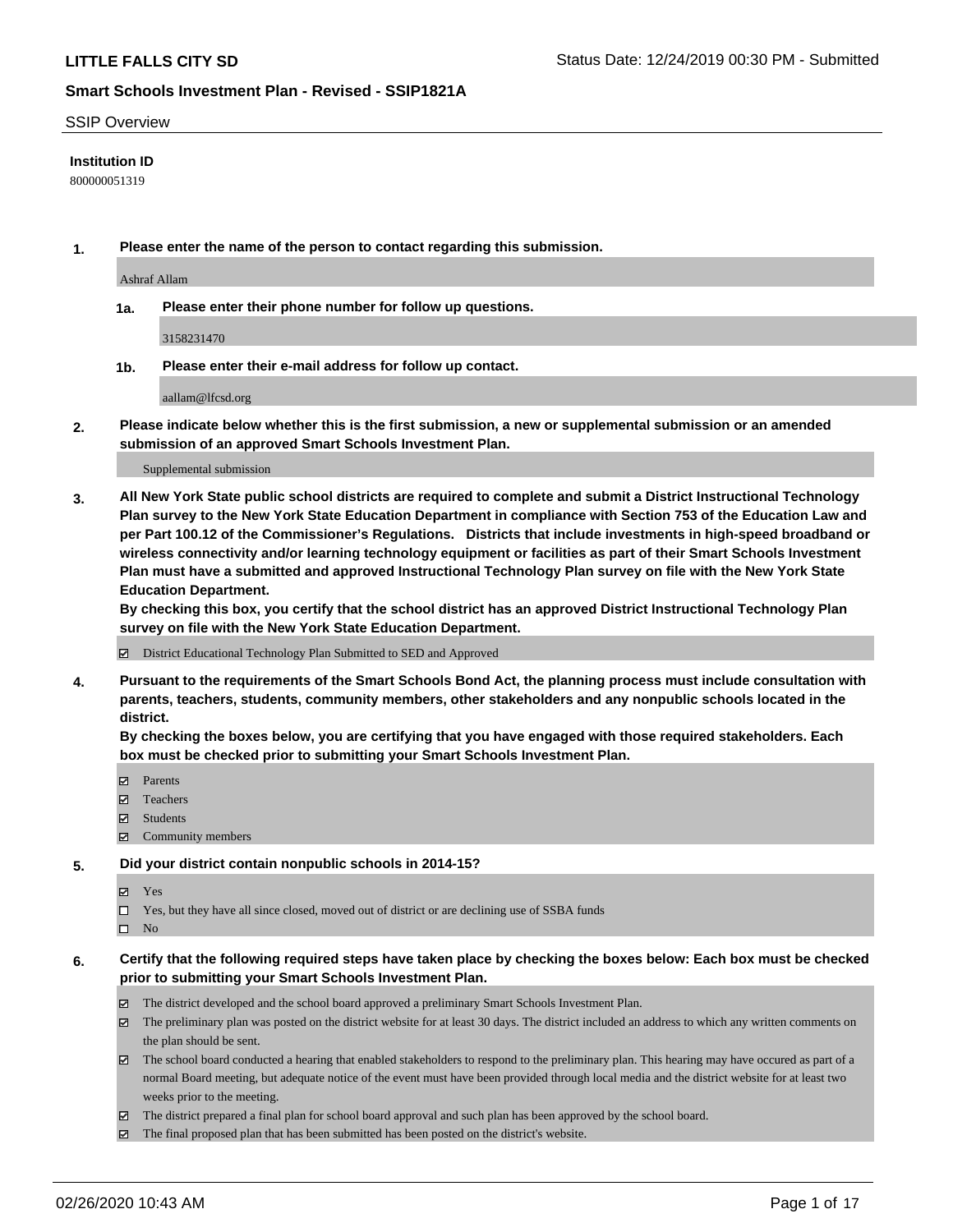SSIP Overview

**6a. Please upload the proposed Smart Schools Investment Plan (SSIP) that was posted on the district's website, along with any supporting materials. Note that this should be different than your recently submitted Educational Technology Survey. The Final SSIP, as approved by the School Board, should also be posted on the website and remain there during the course of the projects contained therein.**

SSIP 2018-21.pdf

**6b. Enter the webpage address where the final Smart Schools Investment Plan is posted. The Plan should remain posted for the life of the included projects.**

https://www.lfcsd.org/district

**7. Please enter an estimate of the total number of students and staff that will benefit from this Smart Schools Investment Plan based on the cumulative projects submitted to date.**

1,500

**8. An LEA/School District may partner with one or more other LEA/School Districts to form a consortium to pool Smart Schools Bond Act funds for a project that meets all other Smart School Bond Act requirements. Each school district participating in the consortium will need to file an approved Smart Schools Investment Plan for the project and submit a signed Memorandum of Understanding that sets forth the details of the consortium including the roles of each respective district.**

 $\Box$  The district plans to participate in a consortium to partner with other school district(s) to implement a Smart Schools project.

### **9. Please enter the name and 6-digit SED Code for each LEA/School District participating in the Consortium.**

| <b>Partner LEA/District</b> | <b>ISED BEDS Code</b> |
|-----------------------------|-----------------------|
| (No Response)               | (No Response)         |

#### **10. Please upload a signed Memorandum of Understanding with all of the participating Consortium partners.**

(No Response)

#### **11. Your district's Smart Schools Bond Act Allocation is:**

\$1,059,936

#### **12. Final 2014-15 BEDS Enrollment to calculate Nonpublic Sharing Requirement**

|            | Public Enrollment | Nonpublic Enrollment | Total Enrollment | l Nonpublic Percentage |
|------------|-------------------|----------------------|------------------|------------------------|
| Enrollment | ,085              | ാറ<br>ےت             | 117.00           | 2.86                   |

**13. This table compares each category budget total, as entered in that category's page, to the total expenditures listed in the category's expenditure table. Any discrepancies between the two must be resolved before submission.**

|                                          | Sub-Allocations | <b>Expenditure Totals</b> | Difference |
|------------------------------------------|-----------------|---------------------------|------------|
| <b>School Connectivity</b>               | 0.00            | 0.00                      | 0.00       |
| Connectivity Projects for<br>Communities | 0.00            | 0.00                      | 0.00       |
| Classroom Technology                     | 259,990.00      | 259,990.00                | 0.00       |
| Pre-Kindergarten Classrooms              | 0.00            | 0.00                      | 0.00       |
| Replace Transportable<br>Classrooms      | 0.00            | 0.00                      | 0.00       |
| <b>High-Tech Security Features</b>       | 0.00            | 0.00                      | 0.00       |
| Nonpublic Loan                           | 4,239.76        | 4,239.76                  | $-0.00$    |
| Totals:                                  |                 |                           |            |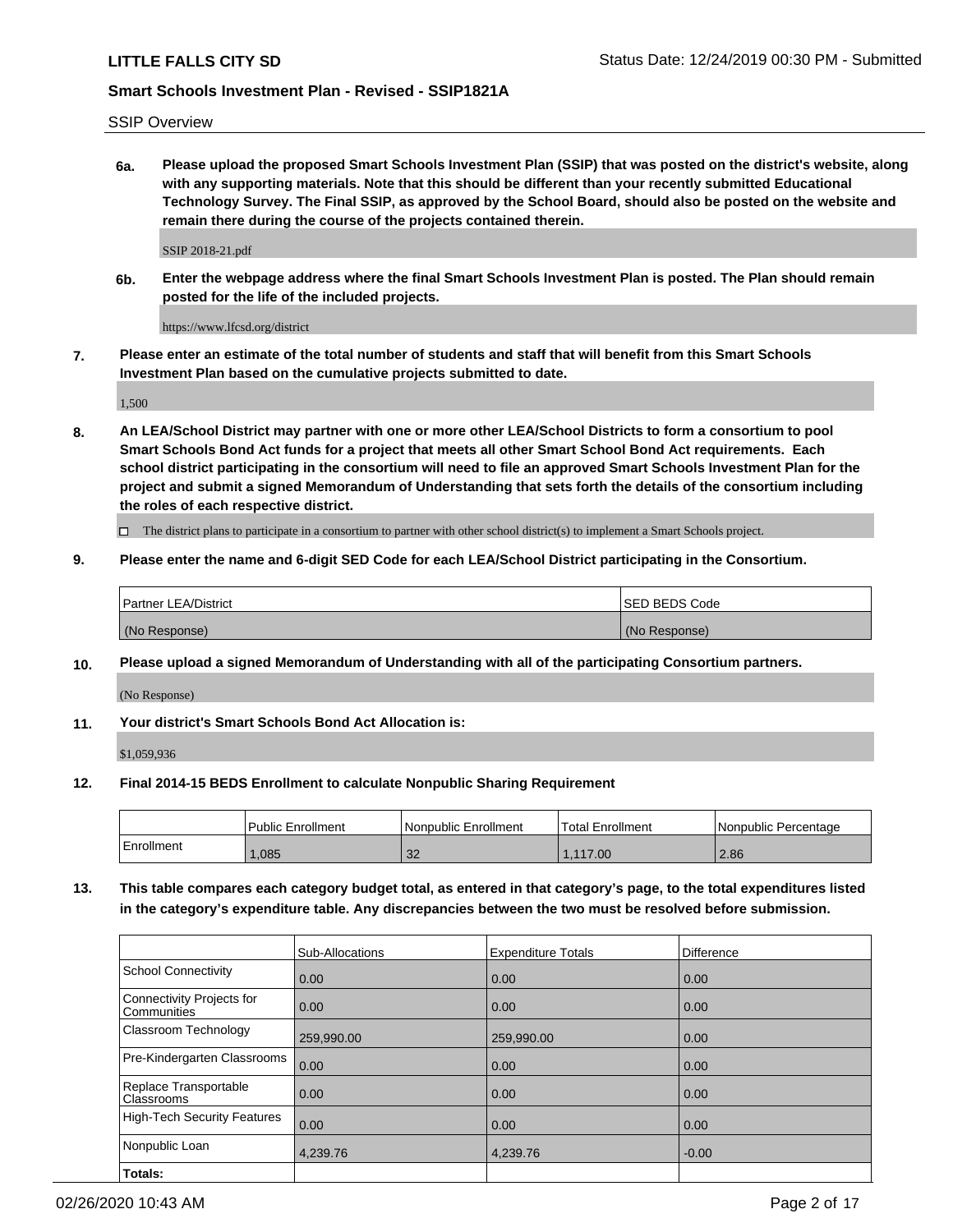SSIP Overview

| 264,230         | 264,230              | -0                |
|-----------------|----------------------|-------------------|
| Sub-Allocations | l Expenditure Totals | <b>Difference</b> |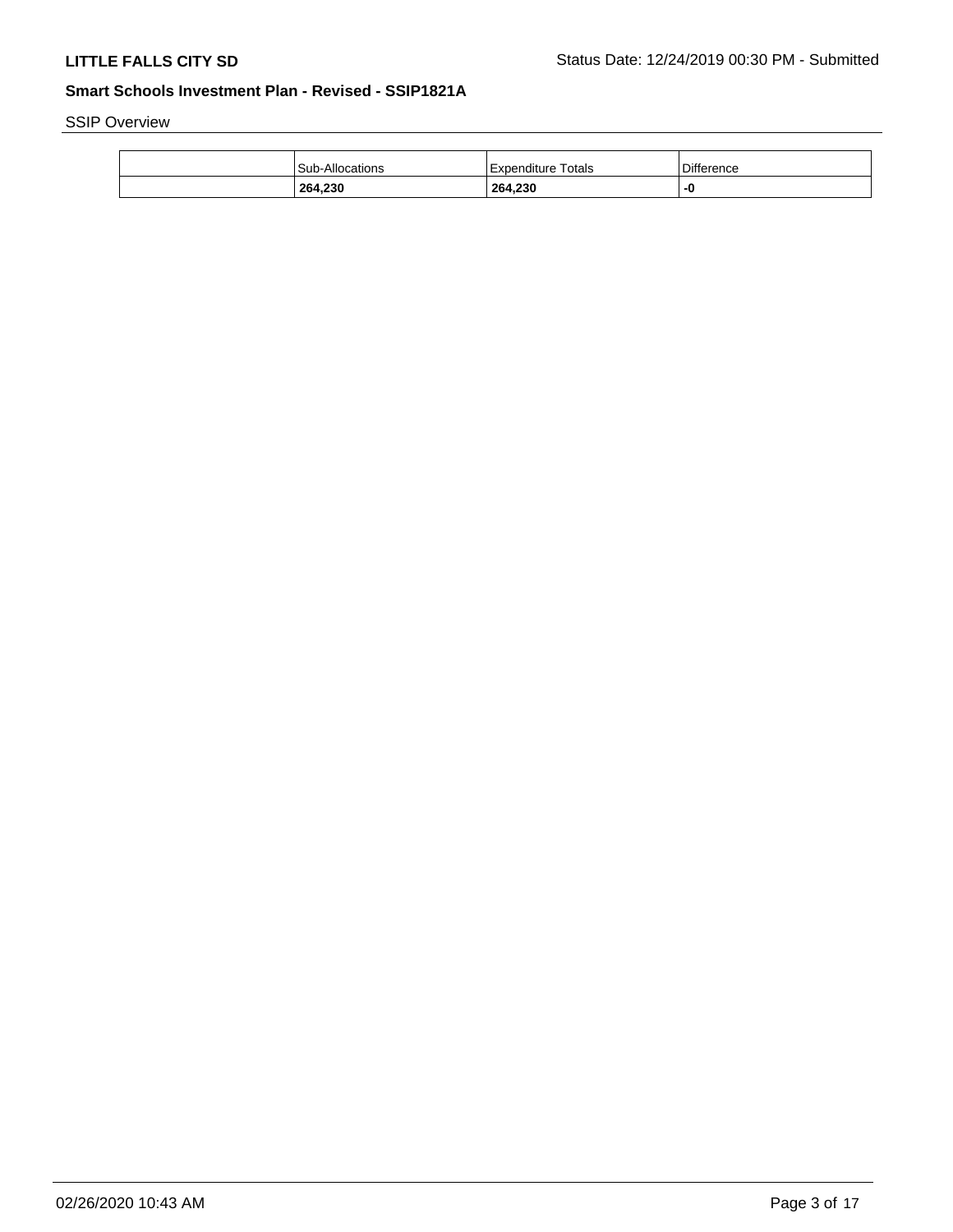School Connectivity

- **1. In order for students and faculty to receive the maximum benefit from the technology made available under the Smart Schools Bond Act, their school buildings must possess sufficient connectivity infrastructure to ensure that devices can be used during the school day. Smart Schools Investment Plans must demonstrate that:**
	- **• sufficient infrastructure that meets the Federal Communications Commission's 100 Mbps per 1,000 students standard currently exists in the buildings where new devices will be deployed, or**
	- **• is a planned use of a portion of Smart Schools Bond Act funds, or**
	- **• is under development through another funding source.**

**Smart Schools Bond Act funds used for technology infrastructure or classroom technology investments must increase the number of school buildings that meet or exceed the minimum speed standard of 100 Mbps per 1,000 students and staff within 12 months. This standard may be met on either a contracted 24/7 firm service or a "burstable" capability. If the standard is met under the burstable criteria, it must be:**

**1. Specifically codified in a service contract with a provider, and**

**2. Guaranteed to be available to all students and devices as needed, particularly during periods of high demand, such as computer-based testing (CBT) periods.**

**Please describe how your district already meets or is planning to meet this standard within 12 months of plan submission.**

(No Response)

**1a. If a district believes that it will be impossible to meet this standard within 12 months, it may apply for a waiver of this requirement, as described on the Smart Schools website. The waiver must be filed and approved by SED prior to submitting this survey.**

 $\Box$  By checking this box, you are certifying that the school district has an approved waiver of this requirement on file with the New York State Education Department.

**2. Connectivity Speed Calculator (Required). If the district currently meets the required speed, enter "Currently Met" in the last box: Expected Date When Required Speed Will be Met.**

|                  | l Number of     | Required Speed | Current Speed in | Expected Speed  | <b>Expected Date</b>                    |
|------------------|-----------------|----------------|------------------|-----------------|-----------------------------------------|
|                  | <b>Students</b> | In Mbps        | l Mbps           | Ito be Attained | When Required                           |
|                  |                 |                |                  |                 | l Within 12 Months ISpeed Will be Met l |
| Calculated Speed | (No Response)   | 0.00           | (No Response)    | (No Response)   | (No Response)                           |

**3. Describe how you intend to use Smart Schools Bond Act funds for high-speed broadband and/or wireless connectivity projects in school buildings.**

(No Response)

**4. Describe the linkage between the district's District Instructional Technology Plan and how the proposed projects will improve teaching and learning. (There should be a link between your response to this question and your responses to Question 1 in Section IV - NYSED Initiatives Alignment: "Explain how the district use of instructional technology will serve as a part of a comprehensive and sustained effort to support rigorous academic standards attainment and performance improvement for students."** 

**Your answer should also align with your answers to the questions in Section II - Strategic Technology Planning and the associated Action Steps in Section III - Action Plan.)**

(No Response)

**5. If the district wishes to have students and staff access the Internet from wireless devices within the school building, or in close proximity to it, it must first ensure that it has a robust Wi-Fi network in place that has sufficient bandwidth to meet user demand.**

**Please describe how you have quantified this demand and how you plan to meet this demand.**

(No Response)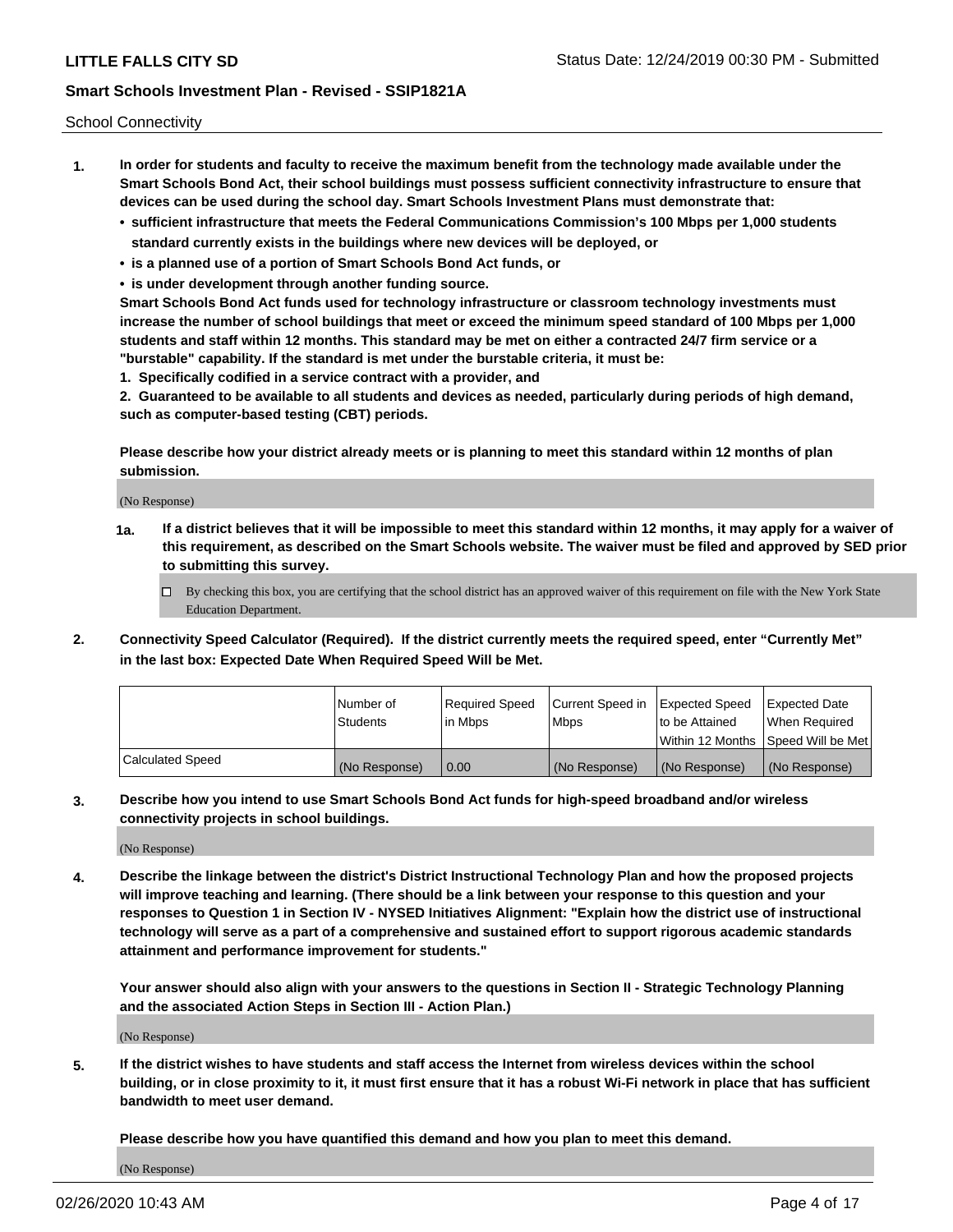School Connectivity

**6. Smart Schools plans with any expenditures in the School Connectivity category require a project number from the Office of Facilities Planning. Districts must submit an SSBA LOI and receive project numbers prior to submitting the SSIP. As indicated on the LOI, some projects may be eligible for a streamlined review and will not require a building permit.**

**Please indicate on a separate row each project number given to you by the Office of Facilities Planning.**

| Project Number |  |
|----------------|--|
| (No Response)  |  |

**7. Certain high-tech security and connectivity infrastructure projects may be eligible for an expedited review process as determined by the Office of Facilities Planning.**

### **Was your project deemed eligible for streamlined review?**

(No Response)

### **8. Include the name and license number of the architect or engineer of record.**

| Name          | License Number |
|---------------|----------------|
| (No Response) | (No Response)  |

### **9. Public Expenditures – Loanable (Counts toward the nonpublic loan calculation)**

| Select the allowable expenditure type.<br>Repeat to add another item under each type. | <b>PUBLIC</b> Items to be<br>l Purchased | Quantity           | Cost Per Item    | <b>Total Cost</b> |
|---------------------------------------------------------------------------------------|------------------------------------------|--------------------|------------------|-------------------|
| (No Response)                                                                         | (No Response)                            | l (No<br>Response) | (No<br>Response) | $\overline{0.00}$ |
|                                                                                       |                                          | 0                  | 0.00             |                   |

## **10. Public Expenditures – Non-Loanable (Does not count toward nonpublic loan calculation)**

| Select the allowable expenditure<br>type.      | <b>PUBLIC</b> Items to be purchased | Quantity      | Cost per Item | <b>Total Cost</b> |
|------------------------------------------------|-------------------------------------|---------------|---------------|-------------------|
| Repeat to add another item under<br>each type. |                                     |               |               |                   |
| (No Response)                                  | (No Response)                       | (No Response) | (No Response) | 0.00              |
|                                                |                                     |               | 0.00          |                   |

#### **11. Final 2014-15 BEDS Enrollment to calculate Nonpublic Sharing Requirement (no changes allowed.)**

|            | Public Enrollment | l Nonpublic Enrollment | <b>Total Enrollment</b> | Nonpublic Percentage |
|------------|-------------------|------------------------|-------------------------|----------------------|
| Enrollment | ,085              | າາ<br>ےت               | 1.117.00                | 2.86                 |

#### **12. Total Public Budget - Loanable (Counts toward the nonpublic loan calculation)**

|                                                      | Public Allocations | <b>Estimated Nonpublic Loan</b><br>Amount | Estimated Total Sub-Allocations |
|------------------------------------------------------|--------------------|-------------------------------------------|---------------------------------|
| Network/Access Costs                                 | (No Response)      | 0.00                                      | 0.00                            |
| School Internal Connections and<br><b>Components</b> | (No Response)      | 0.00                                      | 0.00                            |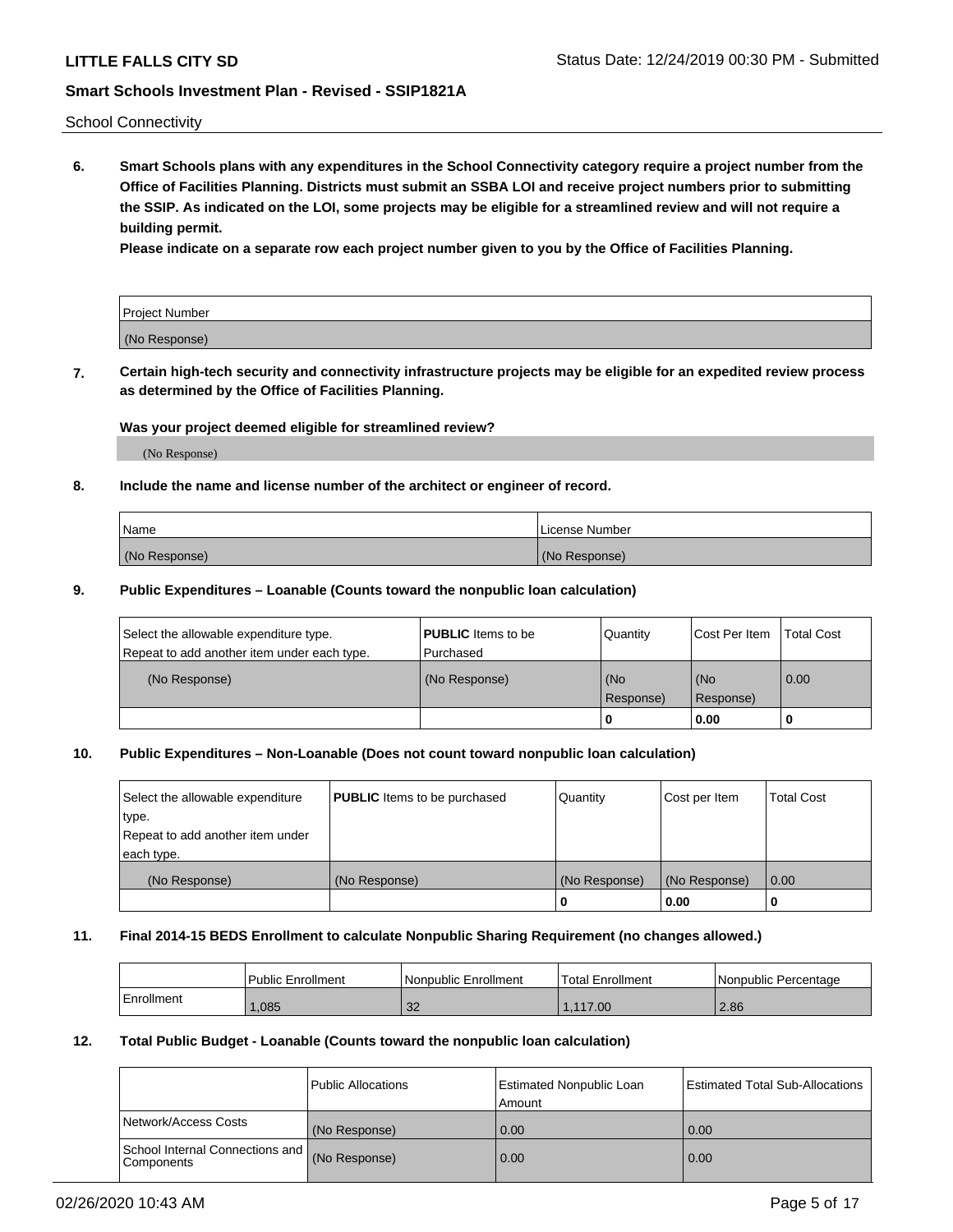School Connectivity

|              | Public Allocations | <b>Estimated Nonpublic Loan</b><br>Amount | <b>Estimated Total Sub-Allocations</b> |
|--------------|--------------------|-------------------------------------------|----------------------------------------|
| <b>Other</b> | (No Response)      | 0.00                                      | 0.00                                   |
| Totals:      | 0.00               |                                           | 0                                      |

# **13. Total Public Budget – Non-Loanable (Does not count toward the nonpublic loan calculation)**

|                                                   | Sub-<br>Allocation |
|---------------------------------------------------|--------------------|
| Network/Access Costs                              | (No Response)      |
| Outside Plant Costs                               | (No Response)      |
| <b>School Internal Connections and Components</b> | (No Response)      |
| <b>Professional Services</b>                      | (No Response)      |
| Testing                                           | (No Response)      |
| <b>Other Upfront Costs</b>                        | (No Response)      |
| <b>Other Costs</b>                                | (No Response)      |
| Totals:                                           | 0.00               |

# **14. School Connectivity Totals**

|                          | Total Sub-Allocations |
|--------------------------|-----------------------|
| Total Loanable Items     | 0.00                  |
| Total Non-Ioanable Items | 0.00                  |
| Totals:                  | 0                     |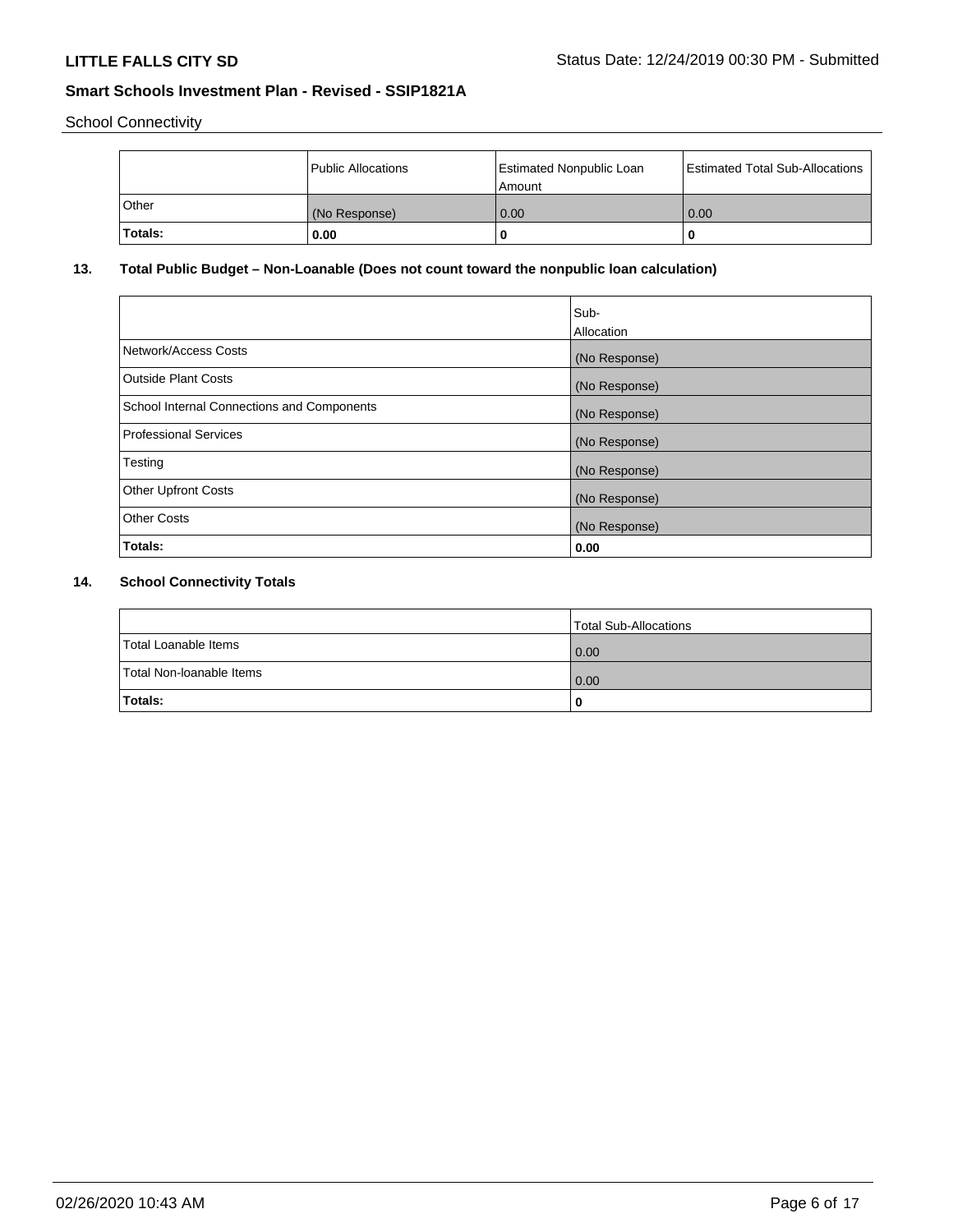Community Connectivity (Broadband and Wireless)

**1. Describe how you intend to use Smart Schools Bond Act funds for high-speed broadband and/or wireless connectivity projects in the community.**

(No Response)

**2. Please describe how the proposed project(s) will promote student achievement and increase student and/or staff access to the Internet in a manner that enhances student learning and/or instruction outside of the school day and/or school building.**

(No Response)

**3. Community connectivity projects must comply with all the necessary local building codes and regulations (building and related permits are not required prior to plan submission).**

 $\Box$  I certify that we will comply with all the necessary local building codes and regulations.

**4. Please describe the physical location of the proposed investment.**

(No Response)

**5. Please provide the initial list of partners participating in the Community Connectivity Broadband Project, along with their Federal Tax Identification (Employer Identification) number.**

| <b>Project Partners</b> | l Federal ID # |
|-------------------------|----------------|
| (No Response)           | (No Response)  |

**6. Please detail the type, quantity, per unit cost and total cost of the eligible items under each sub-category.**

| Select the allowable expenditure | Item to be purchased | Quantity      | Cost per Item | <b>Total Cost</b> |
|----------------------------------|----------------------|---------------|---------------|-------------------|
| type.                            |                      |               |               |                   |
| Repeat to add another item under |                      |               |               |                   |
| each type.                       |                      |               |               |                   |
| (No Response)                    | (No Response)        | (No Response) | (No Response) | 0.00              |
|                                  |                      | o             | 0.00          |                   |

**7. If you are submitting an allocation for Community Connectivity, complete this table.**

**Note that the calculated Total at the bottom of the table must equal the Total allocation for this category that you entered in the SSIP Overview overall budget.**

|                                    | Sub-Allocation |
|------------------------------------|----------------|
| Network/Access Costs               | (No Response)  |
| Outside Plant Costs                | (No Response)  |
| <b>Tower Costs</b>                 | (No Response)  |
| <b>Customer Premises Equipment</b> | (No Response)  |
| <b>Professional Services</b>       | (No Response)  |
| Testing                            | (No Response)  |
| <b>Other Upfront Costs</b>         | (No Response)  |
| <b>Other Costs</b>                 | (No Response)  |
| Totals:                            | 0.00           |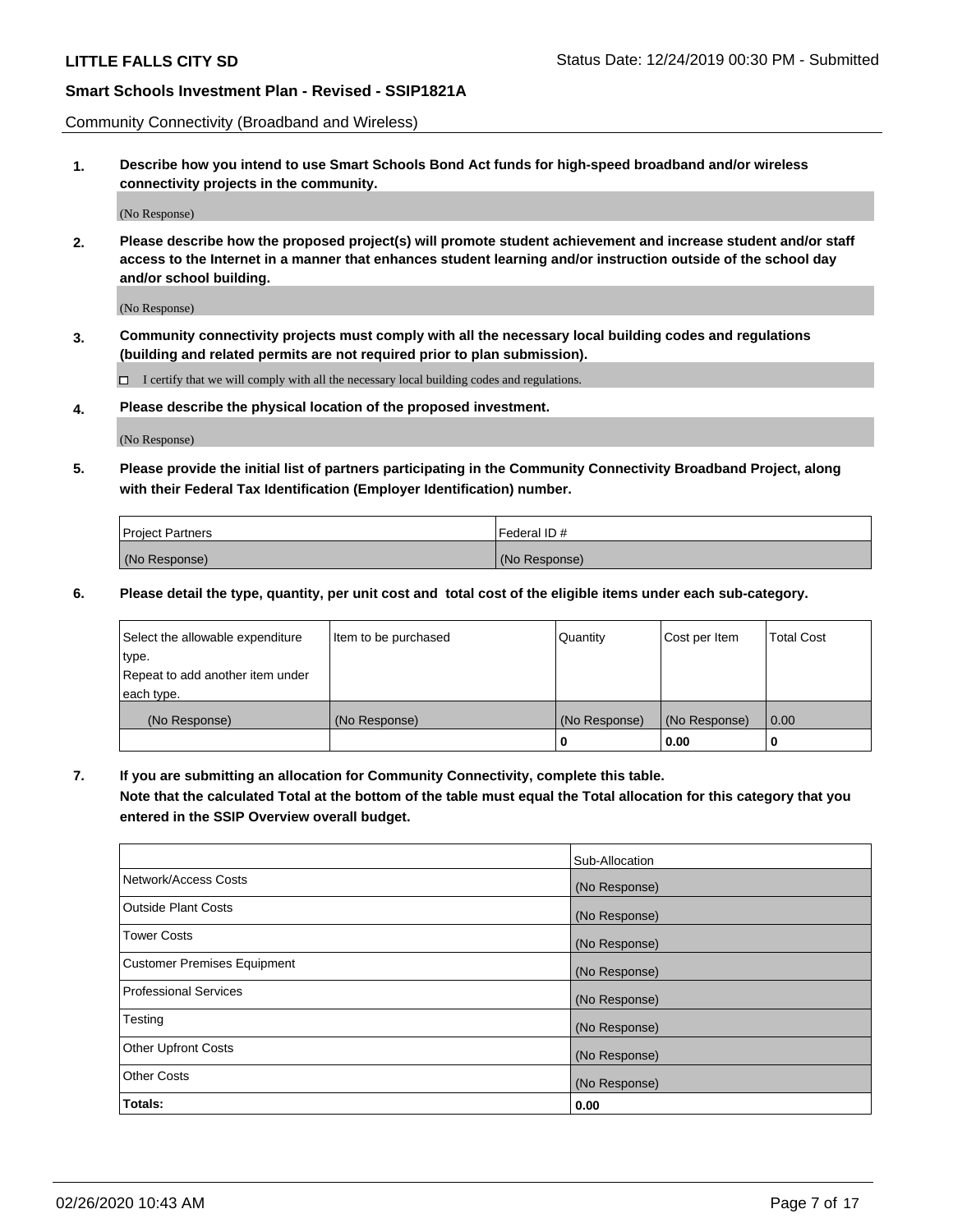### Classroom Learning Technology

**1. In order for students and faculty to receive the maximum benefit from the technology made available under the Smart Schools Bond Act, their school buildings must possess sufficient connectivity infrastructure to ensure that devices can be used during the school day. Smart Schools Investment Plans must demonstrate that sufficient infrastructure that meets the Federal Communications Commission's 100 Mbps per 1,000 students standard currently exists in the buildings where new devices will be deployed, or is a planned use of a portion of Smart Schools Bond Act funds, or is under development through another funding source. Smart Schools Bond Act funds used for technology infrastructure or classroom technology investments must increase the number of school buildings that meet or exceed the minimum speed standard of 100 Mbps per 1,000 students and staff within 12 months. This standard may be met on either a contracted 24/7 firm service or a "burstable" capability. If the standard is met under the burstable criteria, it must be:**

**1. Specifically codified in a service contract with a provider, and**

**2. Guaranteed to be available to all students and devices as needed, particularly during periods of high demand, such as computer-based testing (CBT) periods.**

**Please describe how your district already meets or is planning to meet this standard within 12 months of plan submission.**

**Our district increased the existing bandwidth coming into the Middle/High School building to 1 GB in 2016 in order to make effective use of instructional technology. The district bandwidth to Benton Hall Academy building was increased to 1 GB during the Fall of 2017. On an average day, we currently have 1,200 students and faculty utilizing the internet. With the daily use by students and teachers of tools such as Google Apps for Education, YouTube, databases for research, and many others, providing seamless increased access to our internet and wireless technology access is paramount to advancing the effective use of technology to improve student learning. The district has upgraded its network core to 10GB and replaced all switches.**

**The district has 240 access points, all of which are modern 802.11ac units.**

- **1a. If a district believes that it will be impossible to meet this standard within 12 months, it may apply for a waiver of this requirement, as described on the Smart Schools website. The waiver must be filed and approved by SED prior to submitting this survey.**
	- By checking this box, you are certifying that the school district has an approved waiver of this requirement on file with the New York State Education Department.
- **2. Connectivity Speed Calculator (Required). If the district currently meets the required speed, enter "Currently Met" in the last box: Expected Date When Required Speed Will be Met.**

|                  | l Number of | Required Speed | Current Speed in | <b>Expected Speed</b> | <b>Expected Date</b>                |
|------------------|-------------|----------------|------------------|-----------------------|-------------------------------------|
|                  | Students    | lin Mbps       | <b>Mbps</b>      | to be Attained        | When Reauired                       |
|                  |             |                |                  |                       | Within 12 Months 1Speed Will be Met |
| Calculated Speed | 1.100       | 110.00         | 1000             | 1000                  | <b>Currently Met</b>                |

**3. If the district wishes to have students and staff access the Internet from wireless devices within the school building, or in close proximity to it, it must first ensure that it has a robust Wi-Fi network in place that has sufficient bandwidth to meet user demand.**

**Please describe how you have quantified this demand and how you plan to meet this demand.**

Previous Smart School Bond Act has allowed LFCSD to complete the project started in 2015 to update infrastructure to support high–speed traffic requirements for online productivity, 1:1 device support and future online assessment requirements. Our SSBA fund allocation has support the upgrade of our internal network backbone to accommodate faster connections and power over Ethernet (POE) requirements.

The Allocation has allowed us to replace all network switches that were not upgraded during our last multi-year security camera upgrade. During that project 120 additional network drops were run to each classroom to accommodate for upgrading and adding wireless access points throughout the district.

The switch upgrade plan included a 10GB backbone from MDF to all IDF locations in both buildings. 10GB fiber connections have already been run throughout. In addition, the Allocation has provided for 120 new wireless access points, replacing current end-of-life units and upgrading all units to 802.11ac.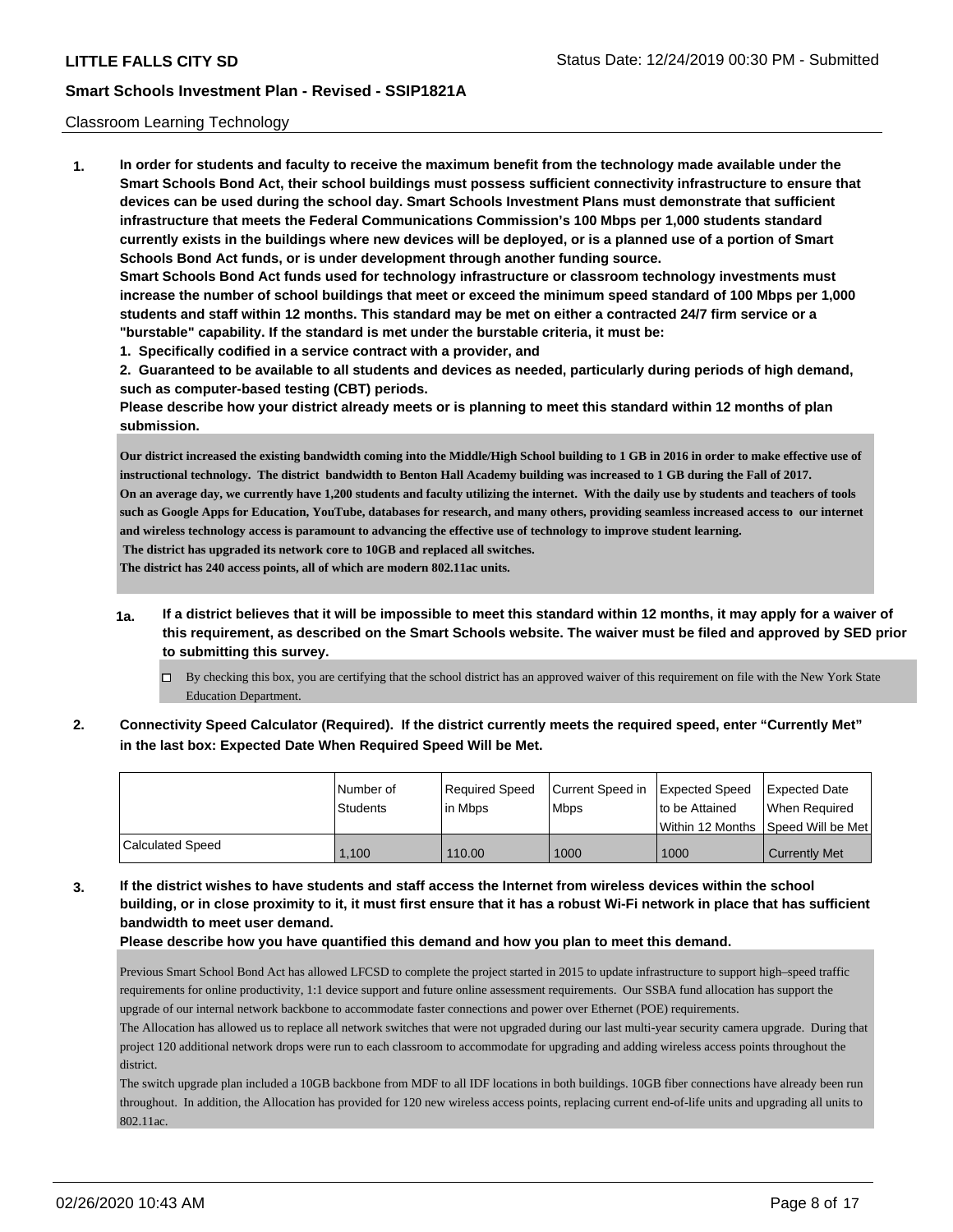### Classroom Learning Technology

**4. All New York State public school districts are required to complete and submit an Instructional Technology Plan survey to the New York State Education Department in compliance with Section 753 of the Education Law and per Part 100.12 of the Commissioner's Regulations. Districts that include educational technology purchases as part of their Smart Schools Investment Plan must have**

**a submitted and approved Instructional Technology Plan survey on file with the New York State Education Department.**

- By checking this box, you are certifying that the school district has an approved Instructional Technology Plan survey on file with the New York State Education Department.
- **5. Describe the devices you intend to purchase and their compatibility with existing or planned platforms or systems. Specifically address the adequacy of each facility's electrical, HVAC and other infrastructure necessary to install and support the operation of the planned technology.**

**Classroom technology that will be purchased through SSBA funds will include Chromebooks, iPads, desktop computers and Cleartouch Interactive Display Screens. Chromebooks are necessary to maintain the 1:1 digital learning program for our secondary schools. The availability of devices is essential to allow students who have temporary issues (devices needing repairs, forgotten devices, uncharged devices) to maintain continuity of instruction. The 1:1 implementation at the elementary school will consist of iPads at K-2 and chromebooks at grades 3-5.**

**The 1:1 initiative at the elementary level has started with one iPad cart placed at Kindergarten - 4th grade levels. Each cart will have a Mac Book Pro to manage the cart and 25 iPads. Each class has a set of 5 iPads that are used in Literacy and Math centers. The initiative is to have 1 iPad cart per classroom K-2 so that each student will have a device to use. Teachers adapt lessons by differentiating content using several effective iPad applications.**

**Interactive LCD panels for classrooms: The district plans to continue replacing all current interactive whiteboards greater than 5 years of age with interactive LCD panels. The proposed model - ClearTouch 65" Interactive Flat Panel - is fully compatible with existing and proposed faculty devices: VGA & HDMI input, USB mouse/keyboard emulation.**

**The additional desktop computers will be used to replace and supplement machines in the computer labs at the elementary, middle and high school level. Those units are needed to support the transition to Computer Based Assessment by increasing the capacity of those labs to accommodate an entire grade level at a time.**

**Faculty laptop replacements: Part of the SSBA funds will be used to begin a sustainability replacement program for faculty laptops, with 50% of faculty laptops replaced with SSBA funds. The remaining laptops will be replaced in subsequent years with multi-year funding with the intention of providing a rolling replacement program for aging faculty laptops. All proposed laptops will be of similar specification and thereby fully compatible with existing and proposed systems: Windows/Intel based platform.**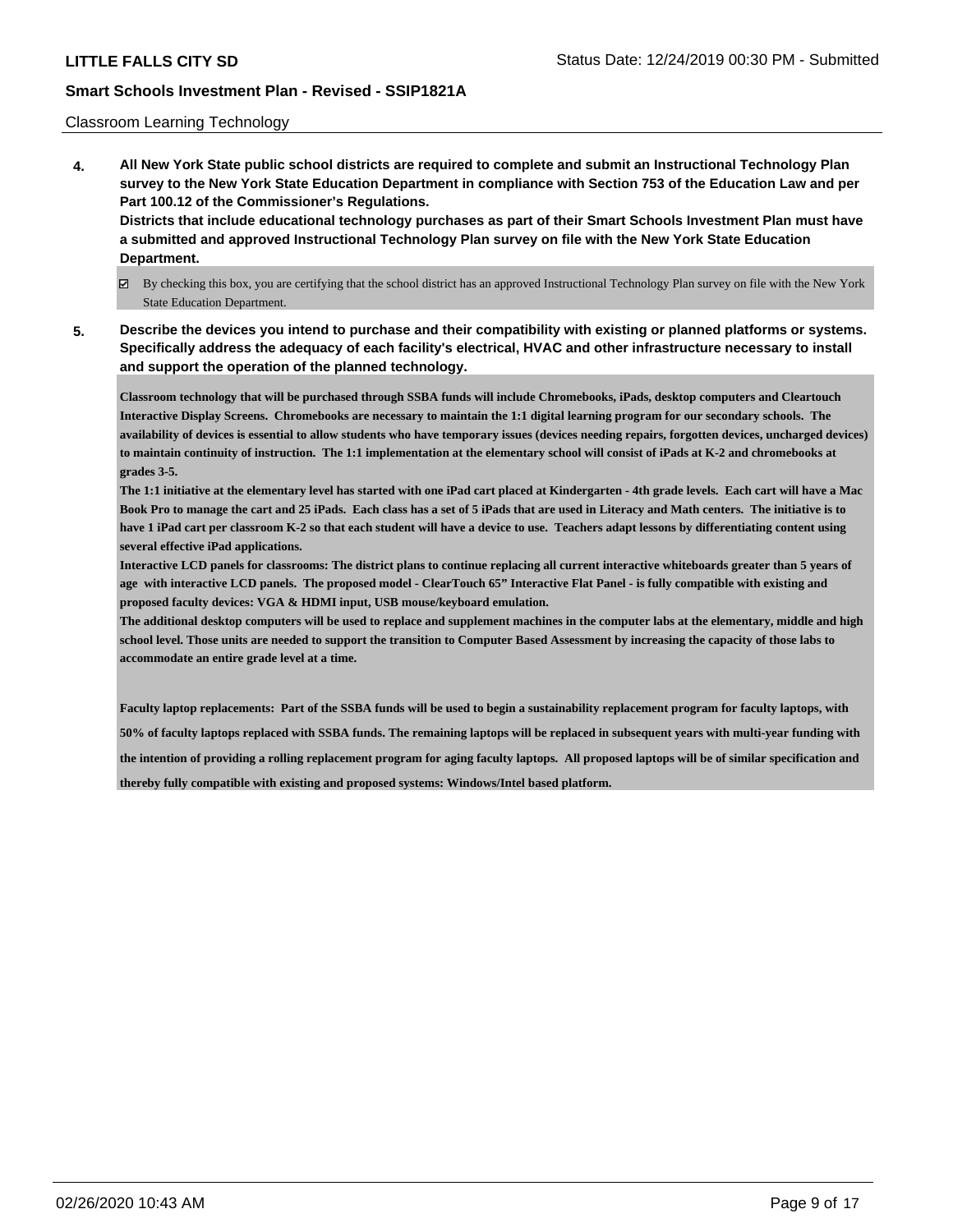### Classroom Learning Technology

- **6. Describe how the proposed technology purchases will:**
	- **> enhance differentiated instruction;**
	- **> expand student learning inside and outside the classroom;**
	- **> benefit students with disabilities and English language learners; and**
	- **> contribute to the reduction of other learning gaps that have been identified within the district.**

**The expectation is that districts will place a priority on addressing the needs of students who struggle to succeed in a rigorous curriculum. Responses in this section should specifically address this concern and align with the district's Instructional Technology Plan (in particular Question 2 of E. Curriculum and Instruction: "Does the district's instructional technology plan address the needs of students with disabilities to ensure equitable access to instruction, materials and assessments?" and Question 3 of the same section: "Does the district's instructional technology plan address the provision of assistive technology specifically for students with disabilities to ensure access to and participation in the general curriculum?")**

**In addition, describe how the district ensures equitable access to instruction, materials and assessments and participation in the general curriculum for both SWD and English Language Learners/Multilingual Learners (ELL/MLL) students.**

These devices will give students 24/7 access to valuable content from the teachers and from internet sources and online databases. These devices increase the ability for students to work collaboratively with other students within their class, school, district, state, nation and world. Students can collaborate in a virtual environment without being physically near each other increasing the amount of collaboration time beyond the traditional class period. These devices when used with Google Classroom and Gmail allow for electronic transfer of assignments and assessments. This electronic transfer allows for quicker feedback from teachers on how students are doing. These devices allow students to continue their learning outside of the classroom, allowing the teacher more time for differentiated instruction in the classroom. Applications and extensions associated with Google Classroom allow differentiated instruction for students by presenting material to the student at their own pace and ability level. Chromebooks are a vehicle for assistive technology for our students with disabilities and ELL students. The devices allow programs such as Google translate, Text to Speech and Speech to Text that will provide access to the curriculum for these students. Having a 24/7 device allows our students a greater opportunity to practice, remediate, and reinforce instruction beyond the school day. Since these devices are internet driven it is easier to integrate subjects and real world issues.

**7. Where appropriate, describe how the proposed technology purchases will enhance ongoing communication with parents and other stakeholders and help the district facilitate technology-based regional partnerships, including distance learning and other efforts.**

**The proposed technology purchases will help the district facilitate technology based regional partnerships with business, colleges, families and other community stakeholders.** 

**The district will be disseminating information through various platforms to keep stakeholders informed. The district will be creating a library of virtual video tours of the school and community to build partnership and bring resources to our students, as well as providing information to all stakeholders.** 

**The integration of technology has already allowed our district to provide our students and staff with community service and service learning opportunities. Our district started a worked-based learning program for students with disabilities three years ago. This program has allowed these students to work with local businesses, industries and community organizations to enhance students skills. The purchase of additional technology will help expand these partnerships.**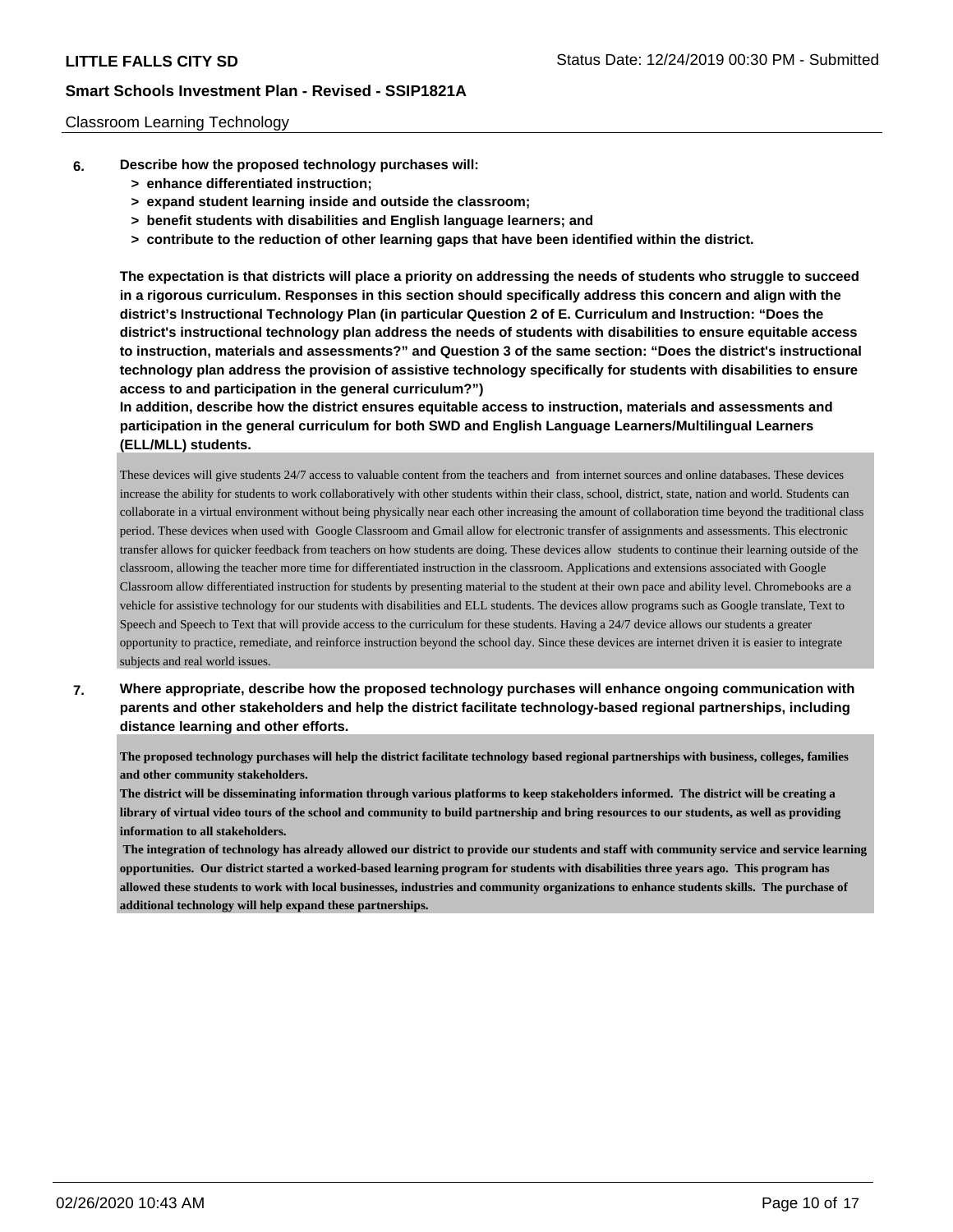#### Classroom Learning Technology

**8. Describe the district's plan to provide professional development to ensure that administrators, teachers and staff can employ the technology purchased to enhance instruction successfully.**

**Note: This response should be aligned and expanded upon in accordance with your district's response to Question 1 of F. Professional Development of your Instructional Technology Plan: "Please provide a summary of professional development offered to teachers and staff, for the time period covered by this plan, to support technology to enhance teaching and learning. Please include topics, audience and method of delivery within your summary."**

**The professional development will be centered around three core components.**

- **1. Sustainability**
- **2. Culture**
- **3. Currency and relevancy**

**The professional development schedule related to core superintendent days will remain unchanged and all technology introduced within these opportunities will be school-wide initiatives such as Google Classroom training, collaboration with Google Drive, Cleartouch Interactive Boards, etc. These are pre-budgeted days that will be offered year-after-year to faculty.**

**The faculty will be surveyed several times through the year to track training needs. The structure with PD days and realignment with positions will ensure that school-wide initiatives are relevant and the planning times driven by the champions/mentee include learning opportunism which are much more fluid in nature moving with the dynamic ebbs and flows of educational technology as it relates to grade level or department developments.**

- **9. Districts must contact one of the SUNY/CUNY teacher preparation programs listed on the document on the left side of the page that supplies the largest number of the district's new teachers to request advice on innovative uses and best practices at the intersection of pedagogy and educational technology.**
	- $\boxtimes$  By checking this box, you certify that you have contacted the SUNY/CUNY teacher preparation program that supplies the largest number of your new teachers to request advice on these issues.
	- **9a. Please enter the name of the SUNY or CUNY Institution that you contacted.**

SUNY Oneonta

**9b. Enter the primary Institution phone number.**

607-436-3500

**9c. Enter the name of the contact person with whom you consulted and/or will be collaborating with on innovative uses of technology and best practices.**

Dr.Jan Bowers

**10. To ensure the sustainability of technology purchases made with Smart Schools funds, districts must demonstrate a long-term plan to maintain and replace technology purchases supported by Smart Schools Bond Act funds. This sustainability plan shall demonstrate a district's capacity to support recurring costs of use that are ineligible for Smart Schools Bond Act funding such as device maintenance, technical support, Internet and wireless fees, maintenance of hotspots, staff professional development, building maintenance and the replacement of incidental items. Further, such a sustainability plan shall include a long-term plan for the replacement of purchased devices and equipment at the end of their useful life with other funding sources.**

 $\boxtimes$  By checking this box, you certify that the district has a sustainability plan as described above.

**11. Districts must ensure that devices purchased with Smart Schools Bond funds will be distributed, prepared for use, maintained and supported appropriately. Districts must maintain detailed device inventories in accordance with generally accepted accounting principles.**

By checking this box, you certify that the district has a distribution and inventory management plan and system in place.

**12. Please detail the type, quantity, per unit cost and total cost of the eligible items under each sub-category.**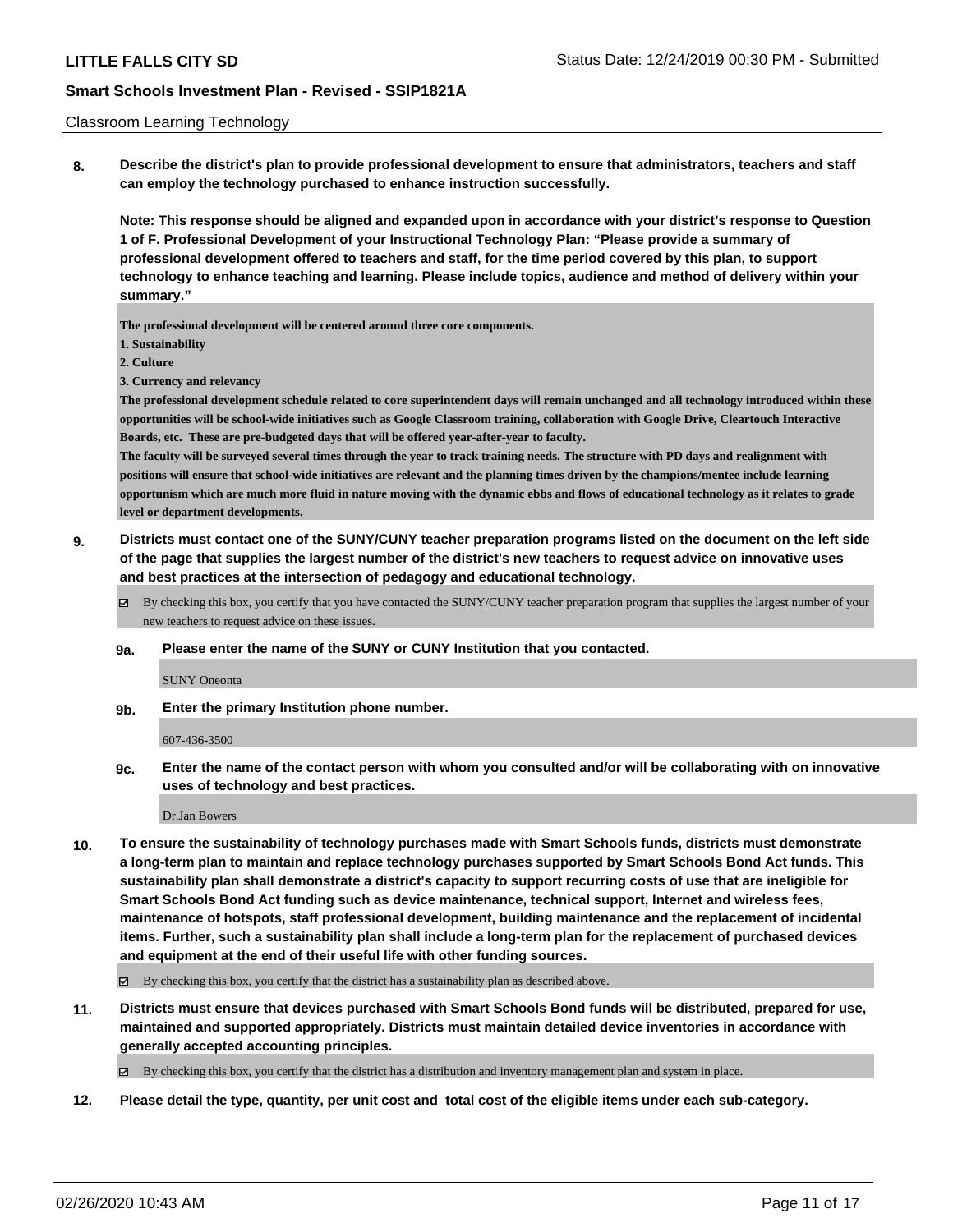Classroom Learning Technology

| Select the allowable expenditure<br>type. | Item to be Purchased | Quantity | Cost per Item | <b>Total Cost</b> |
|-------------------------------------------|----------------------|----------|---------------|-------------------|
|                                           |                      |          |               |                   |
| Repeat to add another item under          |                      |          |               |                   |
| each type.                                |                      |          |               |                   |
|                                           |                      |          |               |                   |
| <b>Tablet Computers</b>                   | iPads and Carts      | 30       | 333.00        | 9,990.00          |
| <b>Laptop Computers</b>                   | <b>PC Laptops</b>    | 30       | 1,000.00      | 30,000.00         |
| <b>Laptop Computers</b>                   | Chromebooks          | 700      | 250.00        | 175,000.00        |
| Interactive Whiteboards                   | Cleartouch 65 inch   | 5        | 4,000.00      | 20,000.00         |
| <b>Desktop Computers</b>                  | <b>PC Desktops</b>   | 25       | 1.000.00      | 25,000.00         |
|                                           |                      | 790      | 6,583.00      | 259,990           |

# **13. Final 2014-15 BEDS Enrollment to calculate Nonpublic Sharing Requirement (no changes allowed.)**

|            | l Public Enrollment | Nonpublic Enrollment | l Total Enrollment | l Nonpublic<br>l Percentage |
|------------|---------------------|----------------------|--------------------|-----------------------------|
| Enrollment | .085                | 32                   | 1.117.00           | 2.86                        |

# **14. If you are submitting an allocation for Classroom Learning Technology complete this table.**

|                          | Public School Sub-Allocation | <b>Estimated Nonpublic Loan</b><br>Amount<br>(Based on Percentage Above) | Estimated Total Public and<br>Nonpublic Sub-Allocation |
|--------------------------|------------------------------|--------------------------------------------------------------------------|--------------------------------------------------------|
| Interactive Whiteboards  | 20,000.00                    | 326.15                                                                   | 20,326.15                                              |
| <b>Computer Servers</b>  | (No Response)                | 0.00                                                                     | 0.00                                                   |
| <b>Desktop Computers</b> | 25,000.00                    | 407.68                                                                   | 25,407.68                                              |
| <b>Laptop Computers</b>  | 205,000.00                   | 3,343.01                                                                 | 208,343.01                                             |
| <b>Tablet Computers</b>  | 9,990.00                     | 162.91                                                                   | 10,152.91                                              |
| <b>Other Costs</b>       | (No Response)                | 0.00                                                                     | 0.00                                                   |
| Totals:                  | 259,990.00                   | 4.240                                                                    | 264,230                                                |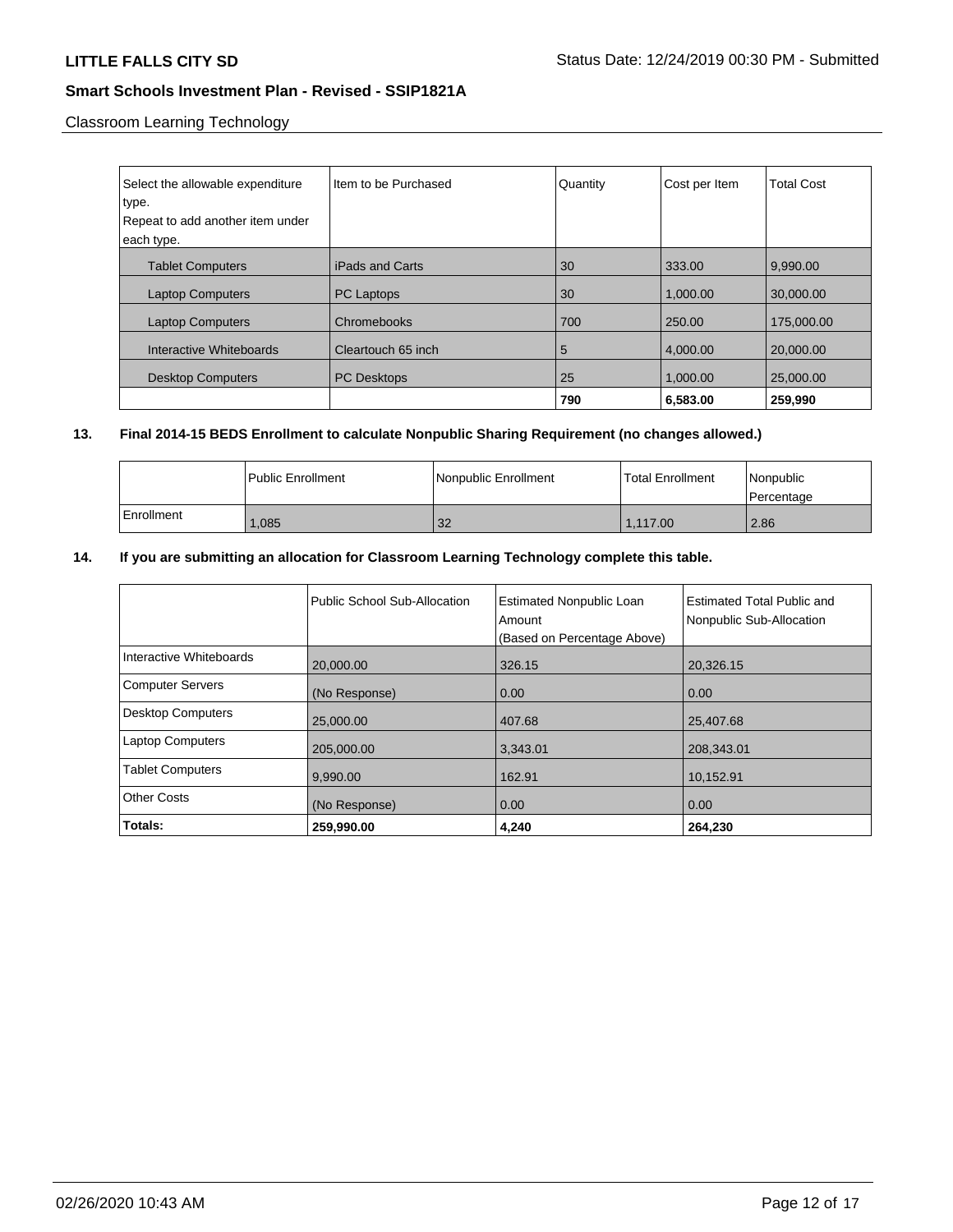### Pre-Kindergarten Classrooms

**1. Provide information regarding how and where the district is currently serving pre-kindergarten students and justify the need for additional space with enrollment projections over 3 years.**

(No Response)

- **2. Describe the district's plan to construct, enhance or modernize education facilities to accommodate prekindergarten programs. Such plans must include:**
	- **Specific descriptions of what the district intends to do to each space;**
	- **An affirmation that new pre-kindergarten classrooms will contain a minimum of 900 square feet per classroom;**
	- **The number of classrooms involved;**
	- **The approximate construction costs per classroom; and**
	- **Confirmation that the space is district-owned or has a long-term lease that exceeds the probable useful life of the improvements.**

(No Response)

**3. Smart Schools Bond Act funds may only be used for capital construction costs. Describe the type and amount of additional funds that will be required to support ineligible ongoing costs (e.g. instruction, supplies) associated with any additional pre-kindergarten classrooms that the district plans to add.**

(No Response)

**4. All plans and specifications for the erection, repair, enlargement or remodeling of school buildings in any public school district in the State must be reviewed and approved by the Commissioner. Districts that plan capital projects using their Smart Schools Bond Act funds will undergo a Preliminary Review Process by the Office of Facilities Planning.**

**Please indicate on a separate row each project number given to you by the Office of Facilities Planning.**

| Project Number |  |
|----------------|--|
| (No Response)  |  |
|                |  |

**5. Please detail the type, quantity, per unit cost and total cost of the eligible items under each sub-category.**

| Select the allowable expenditure | Item to be purchased | Quantity      | Cost per Item | <b>Total Cost</b> |
|----------------------------------|----------------------|---------------|---------------|-------------------|
| type.                            |                      |               |               |                   |
| Repeat to add another item under |                      |               |               |                   |
| each type.                       |                      |               |               |                   |
| (No Response)                    | (No Response)        | (No Response) | (No Response) | 0.00              |
|                                  |                      | U             | 0.00          |                   |

**6. If you have made an allocation for Pre-Kindergarten Classrooms, complete this table. Note that the calculated Total at the bottom of the table must equal the Total allocation for this category that you entered in the SSIP Overview overall budget.**

|                                          | Sub-Allocation |
|------------------------------------------|----------------|
| Construct Pre-K Classrooms               | (No Response)  |
| Enhance/Modernize Educational Facilities | (No Response)  |
| <b>Other Costs</b>                       | (No Response)  |
| Totals:                                  | 0.00           |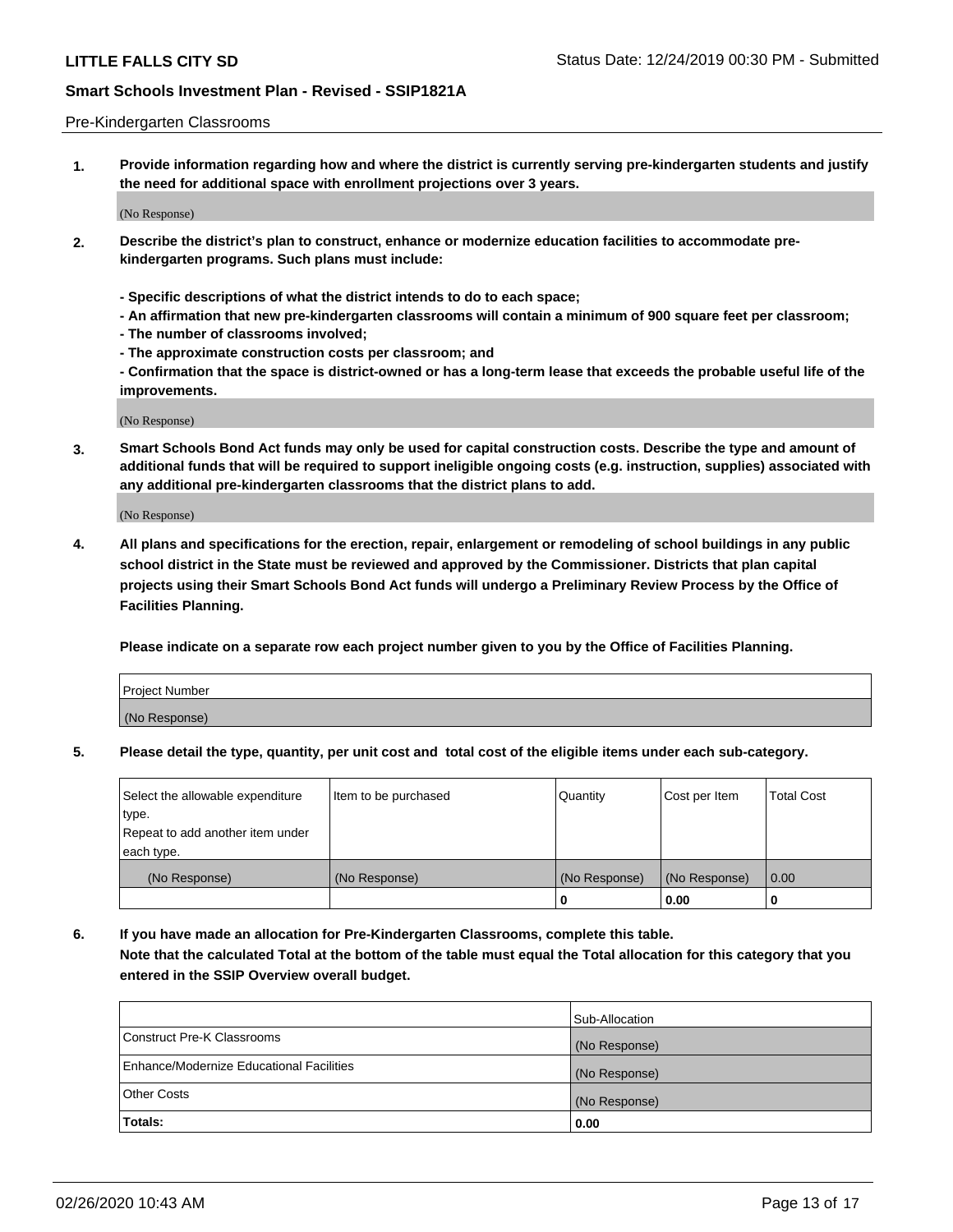Replace Transportable Classrooms

**1. Describe the district's plan to construct, enhance or modernize education facilities to provide high-quality instructional space by replacing transportable classrooms.**

(No Response)

**2. All plans and specifications for the erection, repair, enlargement or remodeling of school buildings in any public school district in the State must be reviewed and approved by the Commissioner. Districts that plan capital projects using their Smart Schools Bond Act funds will undergo a Preliminary Review Process by the Office of Facilities Planning.**

**Please indicate on a separate row each project number given to you by the Office of Facilities Planning.**

| Project Number |  |
|----------------|--|
|                |  |
|                |  |
|                |  |
|                |  |
| (No Response)  |  |
|                |  |
|                |  |
|                |  |

**3. For large projects that seek to blend Smart Schools Bond Act dollars with other funds, please note that Smart Schools Bond Act funds can be allocated on a pro rata basis depending on the number of new classrooms built that directly replace transportable classroom units.**

**If a district seeks to blend Smart Schools Bond Act dollars with other funds describe below what other funds are being used and what portion of the money will be Smart Schools Bond Act funds.**

(No Response)

**4. Please detail the type, quantity, per unit cost and total cost of the eligible items under each sub-category.**

| Select the allowable expenditure | Item to be purchased | Quantity      | Cost per Item | Total Cost |
|----------------------------------|----------------------|---------------|---------------|------------|
| ∣type.                           |                      |               |               |            |
| Repeat to add another item under |                      |               |               |            |
| each type.                       |                      |               |               |            |
| (No Response)                    | (No Response)        | (No Response) | (No Response) | 0.00       |
|                                  |                      | u             | 0.00          |            |

**5. If you have made an allocation for Replace Transportable Classrooms, complete this table. Note that the calculated Total at the bottom of the table must equal the Total allocation for this category that you entered in the SSIP Overview overall budget.**

|                                                | Sub-Allocation |
|------------------------------------------------|----------------|
| Construct New Instructional Space              | (No Response)  |
| Enhance/Modernize Existing Instructional Space | (No Response)  |
| <b>Other Costs</b>                             | (No Response)  |
| Totals:                                        | 0.00           |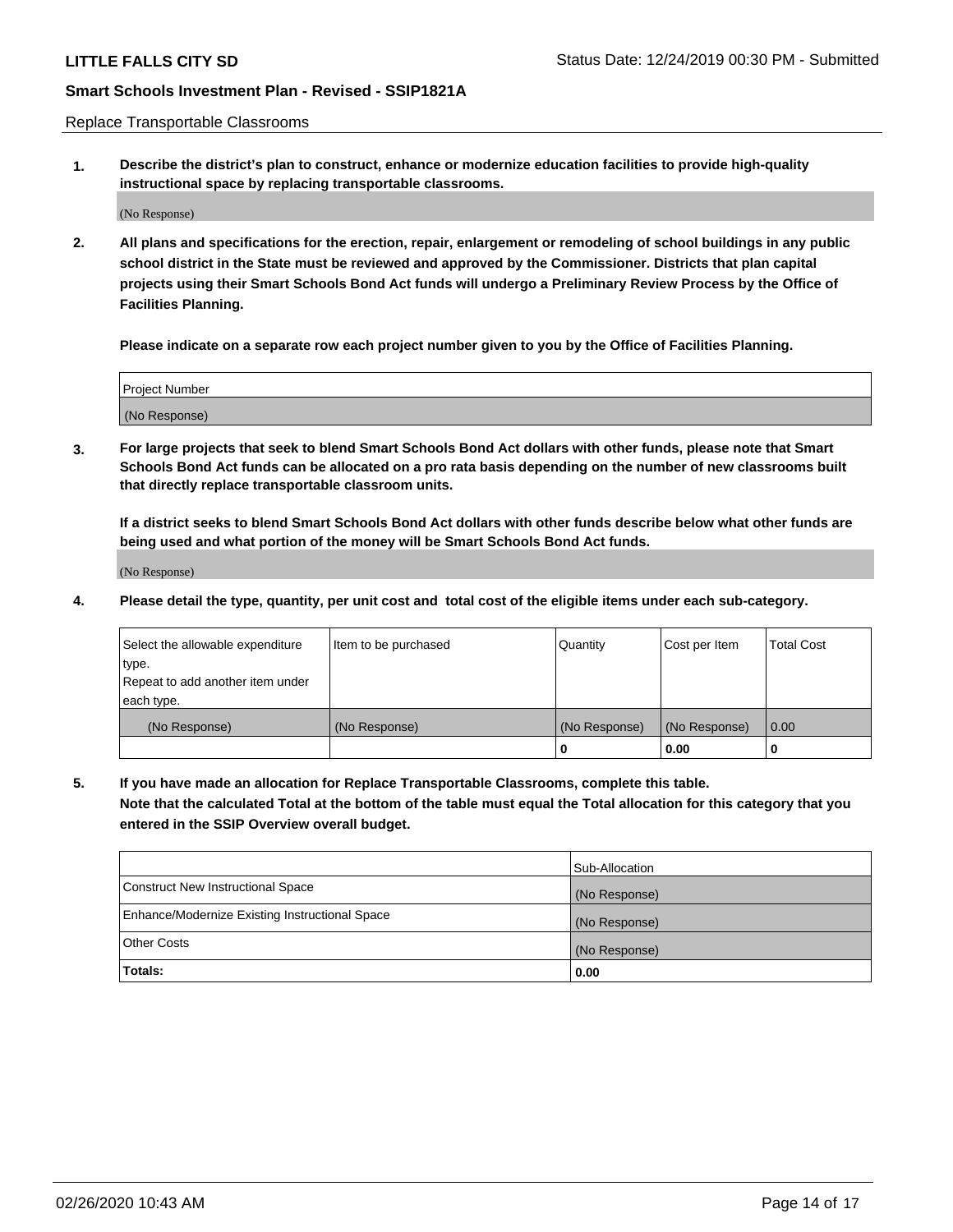High-Tech Security Features

**1. Describe how you intend to use Smart Schools Bond Act funds to install high-tech security features in school buildings and on school campuses.**

(No Response)

**2. All plans and specifications for the erection, repair, enlargement or remodeling of school buildings in any public school district in the State must be reviewed and approved by the Commissioner. Smart Schools plans with any expenditures in the High-Tech Security category require a project number from the Office of Facilities Planning. Districts must submit an SSBA LOI and receive project numbers prior to submitting the SSIP. As indicated on the LOI, some projects may be eligible for a streamlined review and will not require a building permit. Please indicate on a separate row each project number given to you by the Office of Facilities Planning.**

| <b>Project Number</b> |  |
|-----------------------|--|
| (No Response)         |  |

- **3. Was your project deemed eligible for streamlined Review?**
	- Yes
	- $\hfill \square$  No
- **4. Include the name and license number of the architect or engineer of record.**

| <b>Name</b>   | License Number |
|---------------|----------------|
| (No Response) | (No Response)  |

**5. Please detail the type, quantity, per unit cost and total cost of the eligible items under each sub-category.**

| Select the allowable expenditure | Item to be purchased | Quantity      | Cost per Item | Total Cost |
|----------------------------------|----------------------|---------------|---------------|------------|
| 'type.                           |                      |               |               |            |
| Repeat to add another item under |                      |               |               |            |
| each type.                       |                      |               |               |            |
| (No Response)                    | (No Response)        | (No Response) | (No Response) | 0.00       |
|                                  |                      | u             | 0.00          |            |

**6. If you have made an allocation for High-Tech Security Features, complete this table.**

**Enter each Sub-category Public Allocation based on the the expenditures listed in Table #5.**

|                                                      | Sub-Allocation |
|------------------------------------------------------|----------------|
| Capital-Intensive Security Project (Standard Review) | (No Response)  |
| <b>Electronic Security System</b>                    | (No Response)  |
| <b>Entry Control System</b>                          | (No Response)  |
| Approved Door Hardening Project                      | (No Response)  |
| <b>Other Costs</b>                                   | (No Response)  |
| Totals:                                              | 0.00           |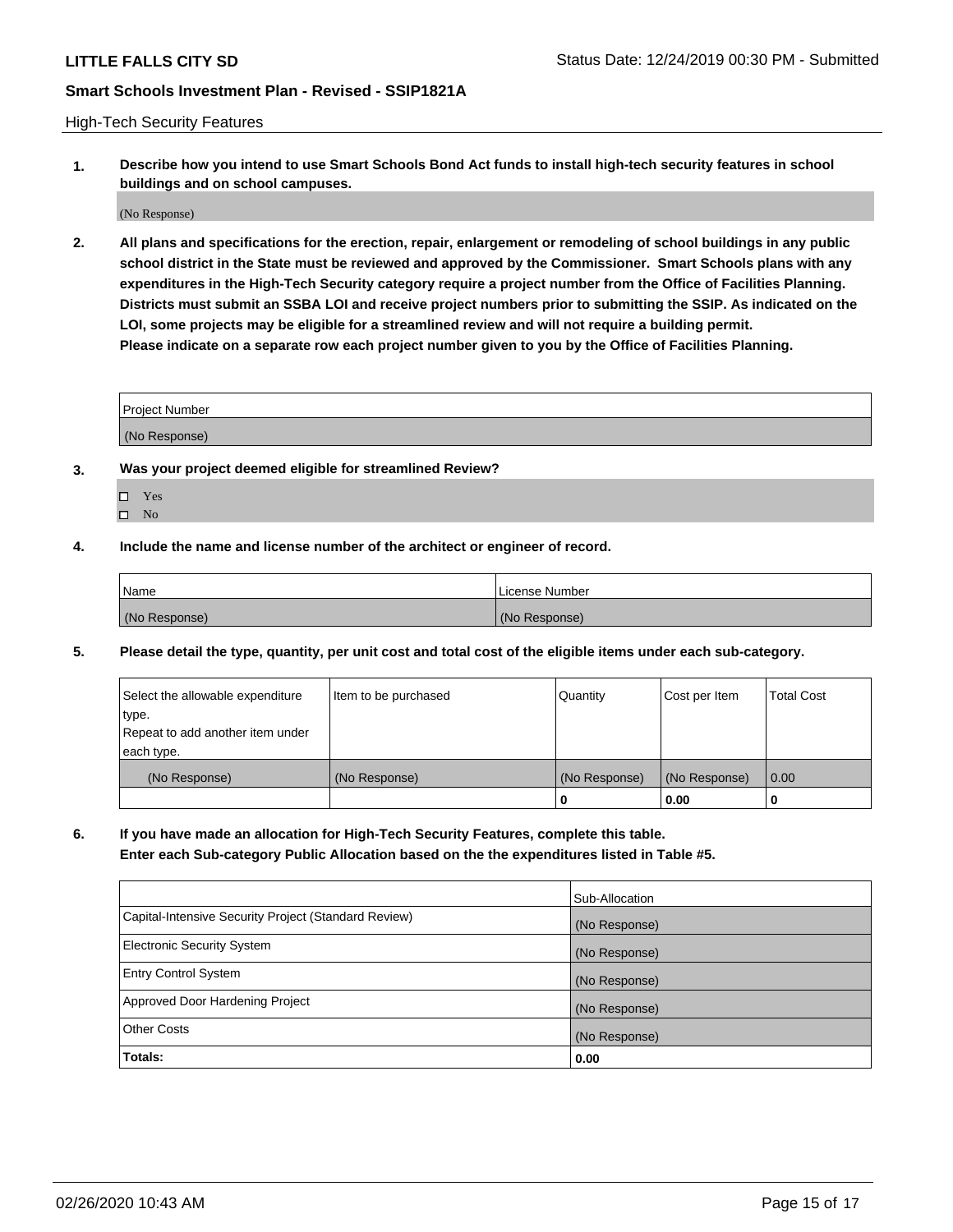Non-Public Schools

# **1. Describe your plan to utilize SSBA funds to purchase devices and loan to the nonpublic schools within your district. Please specify what devices have been requested by the nonpublic schools. If the nonpublic schools have not finalized requests, the district should provide the date nonpublic schools will submit the request by.**

The District plans to loan Chromebooks, laptops, ipads and other available technology to the Mohawk Valley Christian Academy. A meeting was held with Christopher Wintermute, the director of MVCA to discuss their technology needs and their access to loanable equipment from the District. MVCA has an enrollment of 31 students K-8. The Director is aware of the availability of equipment for their use, but has made no request for 2019- 2020. The district has asked to be notified by September 30 of each year of any technology loan requests by MVCA. An annual meeting will be held to review the technology needs of MVCA.

**2. A final Smart Schools Investment Plan cannot be approved until school authorities have adopted regulations specifying the date by which requests from nonpublic schools for the purchase and loan of Smart Schools Bond Act classroom technology must be received by the district.**

By checking this box, you certify that you have such a plan and associated regulations in place that have been made public.

**2a. Please enter the date each year nonpublic schools must request loanable items from the school district. This date cannot be earlier than June 1 of the previous school year.**

September 30

### **3. Final 2014-15 BEDS Enrollment to calculate Nonpublic Sharing Requirement (no changes allowed.)**

|                         | Public Enrollment | <b>Nonpublic Enrollment</b> | Total Enrollment | Nonpublic Percentage |
|-------------------------|-------------------|-----------------------------|------------------|----------------------|
| <sup>'</sup> Enrollment | .085              | $-2$<br>ےں                  | .117.00          | 2.86                 |

#### **4. Nonpublic Loan Calculator**

|                                                          | Loanable       | Loanable   | Additional       | l Estimated | Previously | l Cumulative | Final Per  | Final Total |
|----------------------------------------------------------|----------------|------------|------------------|-------------|------------|--------------|------------|-------------|
|                                                          | School         | Classroom  | Nonpublic        | Per Pupil   | Approved   | Per Pupil    | Pupil Loan | Loan        |
|                                                          | l Connectivity | Technology | Loan             | Amount -    | Per Pupil  | l Loan       | Amount -   | Amount -    |
|                                                          |                |            | (Optional)       | This Plan   | Amount(s)  | Amount       | This Plan  | This Plan   |
| Required Nonpublic 0.00<br>Loan                          |                | 264.229.76 |                  | 239.62      | 117.51     | 250.00       | 132.49     | 4,239.76    |
| Final Adjusted Loan  <br>- (If additional loan<br>funds) | 0.00           | 264.229.76 | (No<br>Response) | 239.62      | 117.51     | 250.00       | 132.49     | 4.239.76    |

### **5. Nonpublic Share**

|                                          | Final Per Pupil Amount | l Final Nonpublic Loan Amount |
|------------------------------------------|------------------------|-------------------------------|
| Pending and Previously<br>Approved Plans | 117.51                 | 3,760.24                      |
| <sup>1</sup> This Plan                   | 132.49                 | 4.239.76                      |
| Total                                    | 250.00                 | 8,000.00                      |

#### **6. Distribution of Nonpublic Loan Amount by School**

| l Nonpublic School Name   | 2018-19 K-12 Enrollment | Special Ed School? If Yes, not eligible |
|---------------------------|-------------------------|-----------------------------------------|
| I MOHAWK VALLEY CHRISTIAN | 31                      | -No                                     |
| ACADEMY                   |                         |                                         |

**7. Please detail the type, quantity and per unit cost of the eligible items under each sub-category.**